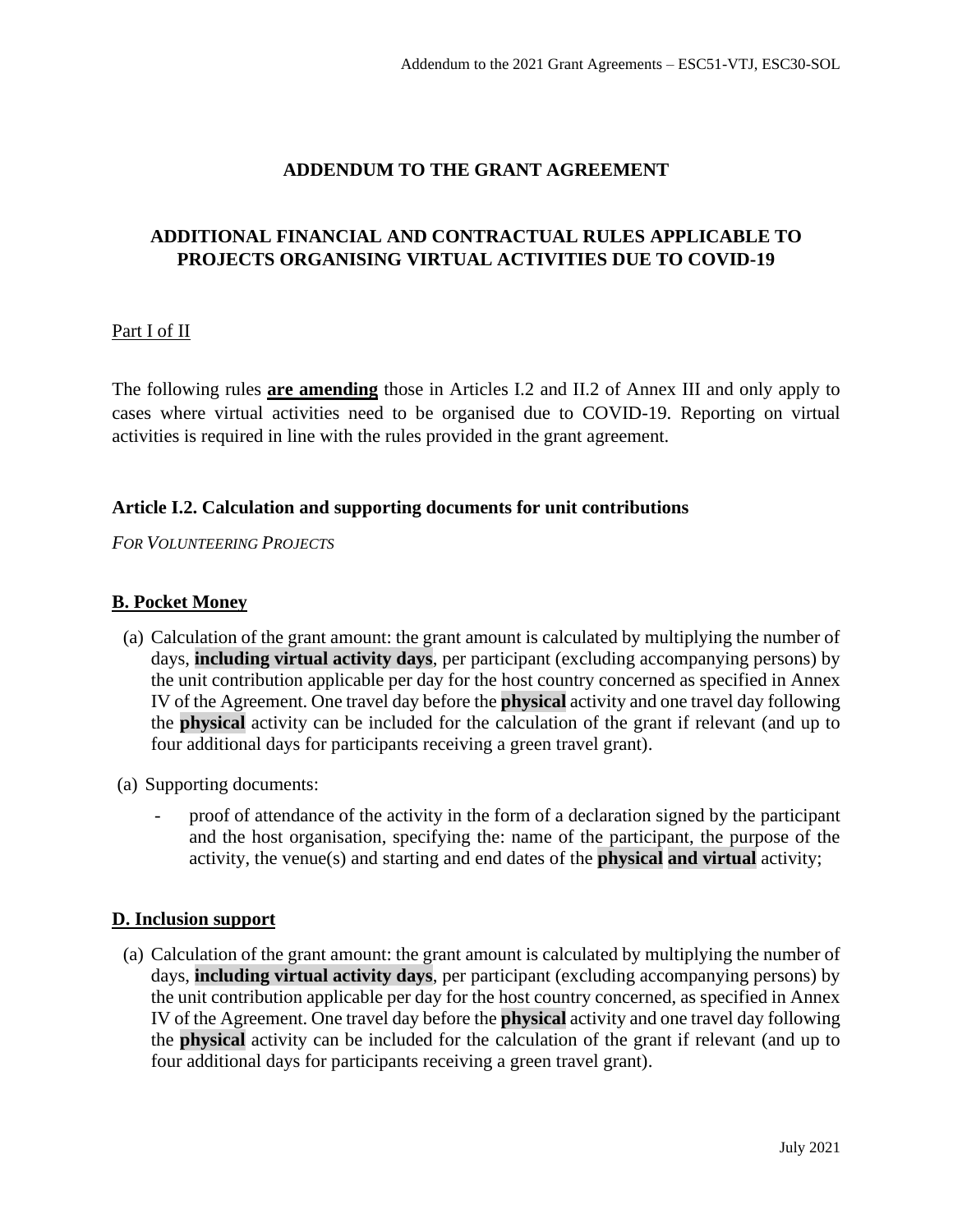(c) Supporting documents: proof of implementation of the additional measures and activities undertaken to promote social inclusion will be required in the form of a description of these measures in the final report. The beneficiary will also be required to provide proof of attendance of the activity in the form of a declaration signed by the participant and the host organisation specifying: the name of the participant, the host organisation, the purpose of the activity, venue(s), as well as the starting and end dates of the physical **and virtual** activity.

### Part II of II

The following rules **are additional** to those in Articles I.2 and II.2 of Annex III and only apply to cases where virtual activities need to be organised due to COVID-19. Reporting on virtual activities is required in line with the rules provided in the grant agreement.

# **Article I.2. Calculation and supporting documents for unit contributions**

Travel costs and language course fees are not eligible for virtual activities. Online linguistic support (OLS) should be provided in all cases.

### *FOR VOLUNTEERING PROJECTS*

### **C2. Organisational support**

- (a) Calculation of the grant amount: The grant amount is calculated by multiplying the total number of days per participant in virtual activities by 35% of the unit contribution applicable per day for the host country concerned as specified in Annex IV of the Agreement.
- (b) Triggering event: the event that conditions the entitlement to the grant is that the participant has undertaken the activity.
- (c) Supporting documents: Proof of attendance of the activity in the form of a declaration signed by the host organisation specifying: the name of the participant, the name of the host organization, the purpose of the activity, as well as the starting and end dates of the virtual activity.
- (d) Reporting: The beneficiary must report in the European Solidarity Corps reporting and management tool on all virtual activities realised under the project.

### **Article II.2. Calculation of actual cost**

*FOR BOTH VOLUNTEERING PROJECTS AND SOLIDARITY PROJECTS*

#### **A. Exceptional costs linked to virtual activities**

Beneficiaries are allowed to transfer up to 10% of the funds from any budget category based on unit contributions to exceptional costs in order to cover costs related to buying and/or renting of